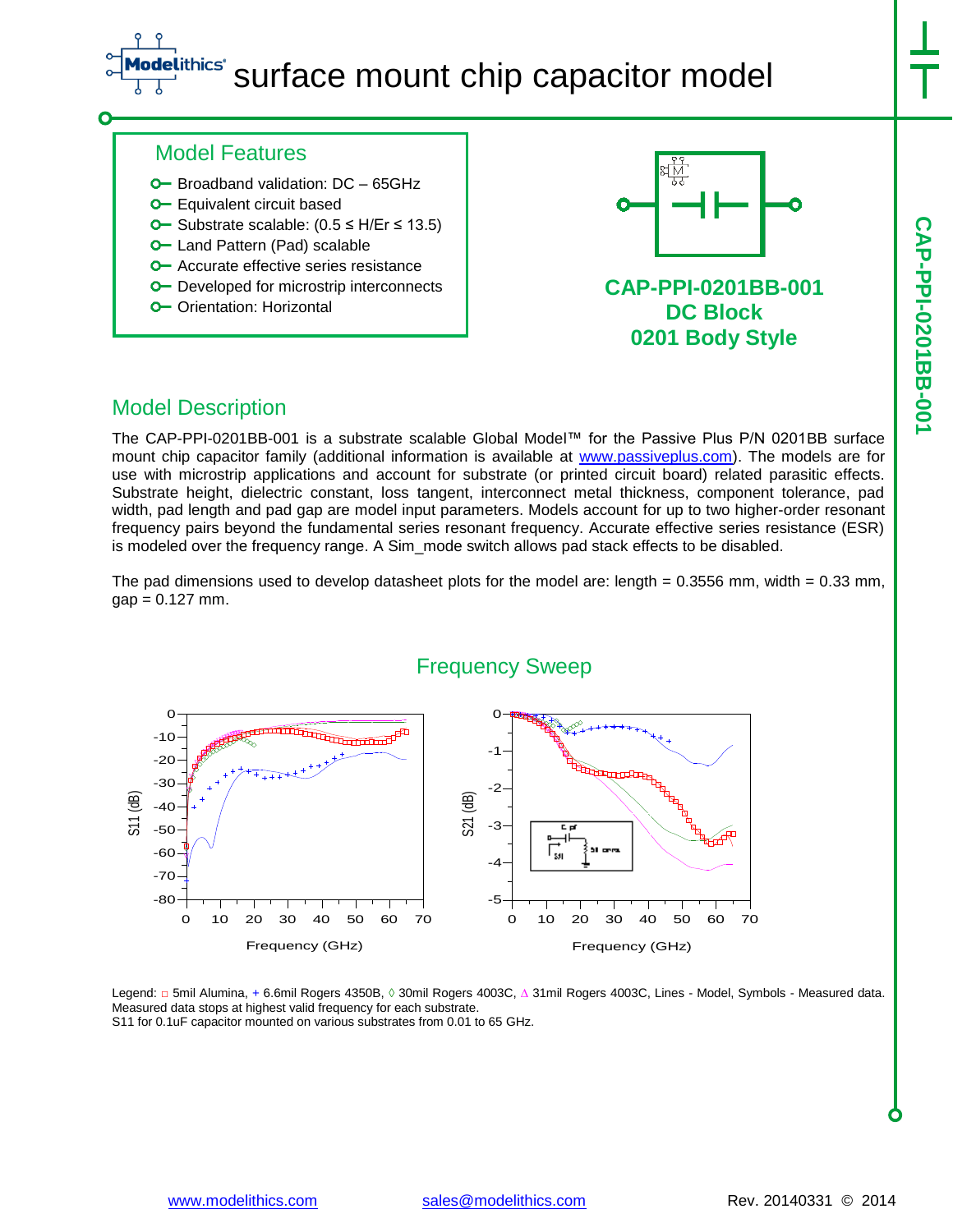

#### Technical Notes

- Two–port S-parameters were measured using a vector network analyzer and on-board probing with calibration referenced to the outside edges of the component pad stack.
- Capacitors were measured in a series microstrip configuration. Models for alternative interconnect configurations (e.g. coplanar waveguide) are available upon request.
- Substrates used to extract the models: 5mil Alumina, 6.6 mil Rogers 4350B, 31 mil Rogers 4003C, and 30 mil Rogers 4003C.
- Typical range of valid substrate types (substrate height H in mils and dielectric constant Er):

#### **0.5 ≤ H/Er ≤ 13.5**.

- Effective series resistance (ESR) was measured using a 34A Boonton Coaxial Resonator Line.
- Highest frequency for measurement validation: : 65 GHz (5mil Alumina), 46 GHz (6.6 mil Rogers 4350B), 20 GHz (31 mil Rogers 4003C), and 16 GHz (30 mil Rogers 4003C).
- Multiple simulation modes (Sim\_mode) are available - full mode, ideal mode and no pad stack.

#### Device in Position





#### Model Input Parameters

- Subst Microstrip substrate instance name. The model will reference the named substrate instance to obtain values for H, Er, T and TanD.
- Sim\_mode 0 for full parasitic model, 1 for ideal element, 2 for removing pad effects.
- Pad\_mode 0 for default to Sim\_mode, 1 for pads always in layout, 2 for pads never in layout
- Tolerance Tolerance of the part value. The nominal value for this parameter should be set to 1. Use for statistical distribution.
- Pad\_Width Width of land pattern footprint
- Pad Length Length of land pattern footprint
- Pad\_Gap Gap between land pattern footprint

#### Model and Datasheet Revision Notes

- 12/12/2013 Original model and datasheet development
- 03/31/2014 Updated pad range

[www.modelithics.com](http://www.modelithics.com/) [sales@modelithics.com](mailto:sales@modelithics.com) Rev. 20140331 © 2014

Notice: Modelithics models represent as-measured characteristics of sample devices using specific testing and fixture configurations. The accuracy of models may vary as a result of differing device characteristics, test fixtures, or test conditions. No liability shall be assumed by Modelithics for use of its models, or for any infringement of rights of third parties that may result from their use. Modelithics reserves the right to revise its models and its product line without prior notice.